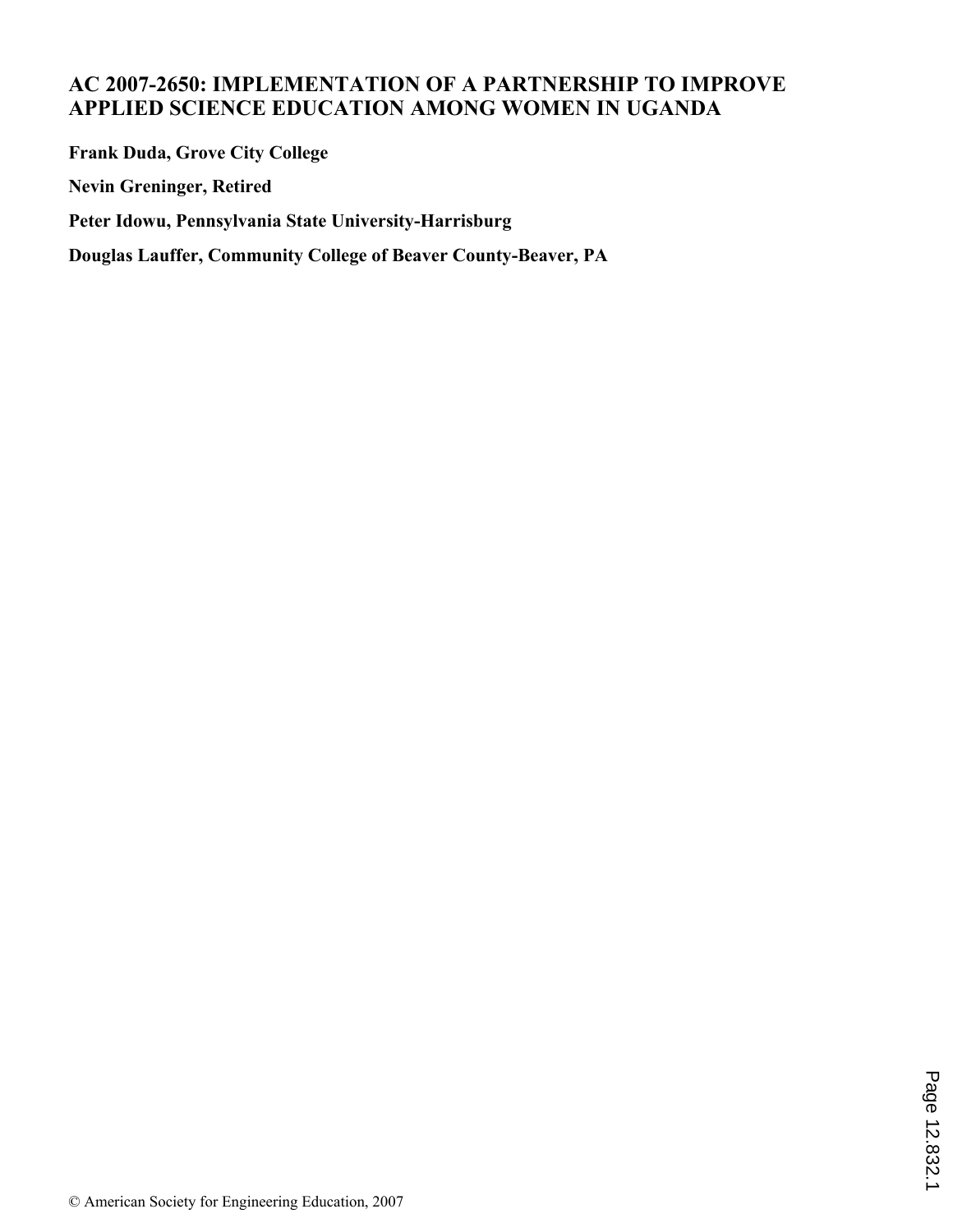# **IMPLEMENTATION OF A PARTNERSHIP TO IMPROVE APPLIED SCIENCE EDUCATION AMONG WOMEN IN UGANDA**

### **Abstract**

The economic, education, and health problems facing Uganda are immense. The average life span is around 42 years of age. Health clinics, potable [drinkable] water and electricity are not readily available for most citizens in rural areas. Many of the public schools and universities lack the facilities to adequately support education in the physical and biological sciences. The literacy rate needs to be improved to promote better understanding of health matters.

In the summer of 2004 three electrical engineering faculty members from Pennsylvania colleges went on a study tour of western Uganda in response to an invitation from community leaders in the Bunyoro-Kitara region.

The goal of the visit was to assess needs and challenges in science education. The team visited 12 secondary schools, three elementary schools and two universities. The team was surprised and encouraged by the number of Ugandan women students at each level committed to a career in science. The team had extensive discussions with parents, community leaders, science teachers, head teachers and female students and collected data to try to quantify the reasons for the intense interest. The team also observed students in the classes and toured science laboratories and school facilities. Follow up visits and dialogues lead to the development of a partnership among parents, community leaders, church leaders, educational leaders and the visiting engineering faculty team. Strategies have been developed and are being implemented that address the challenges of recruiting Ugandan women into the fields of science and technology as well as developing a support system to ensure their success.

At the college level we have characterized the five core areas of molecular biology.

#### **Introduction**

Uganda, officially the Republic of Uganda, is a country in East Africa, bordered on the east by Kenya, the north by Sudan, on the west by the Democratic Republic of Congo, on the southwest by Rwanda, and on the south by Tanzania. The southern part of the country includes a substantial portion of Lake Victoria, within which it shares borders with Kenya and Tanzania.

In some sections of Uganda (northern and near Sudan) there was, until recently, fighting going on between the government forces and the Lord's Resistance Army. In general most of the country has political stability.

The capital, Kampala, with a population of 1,208,854 (2002), is located in the south. It is a modern city and a center of business activity. Kampala has the highest rate of HIV/AIDS for Uganda. Makerere University, situated in Kampala, has 30,000 undergraduate students and 3,000 graduate students. It offers courses in many areas: business, law, education, sciences,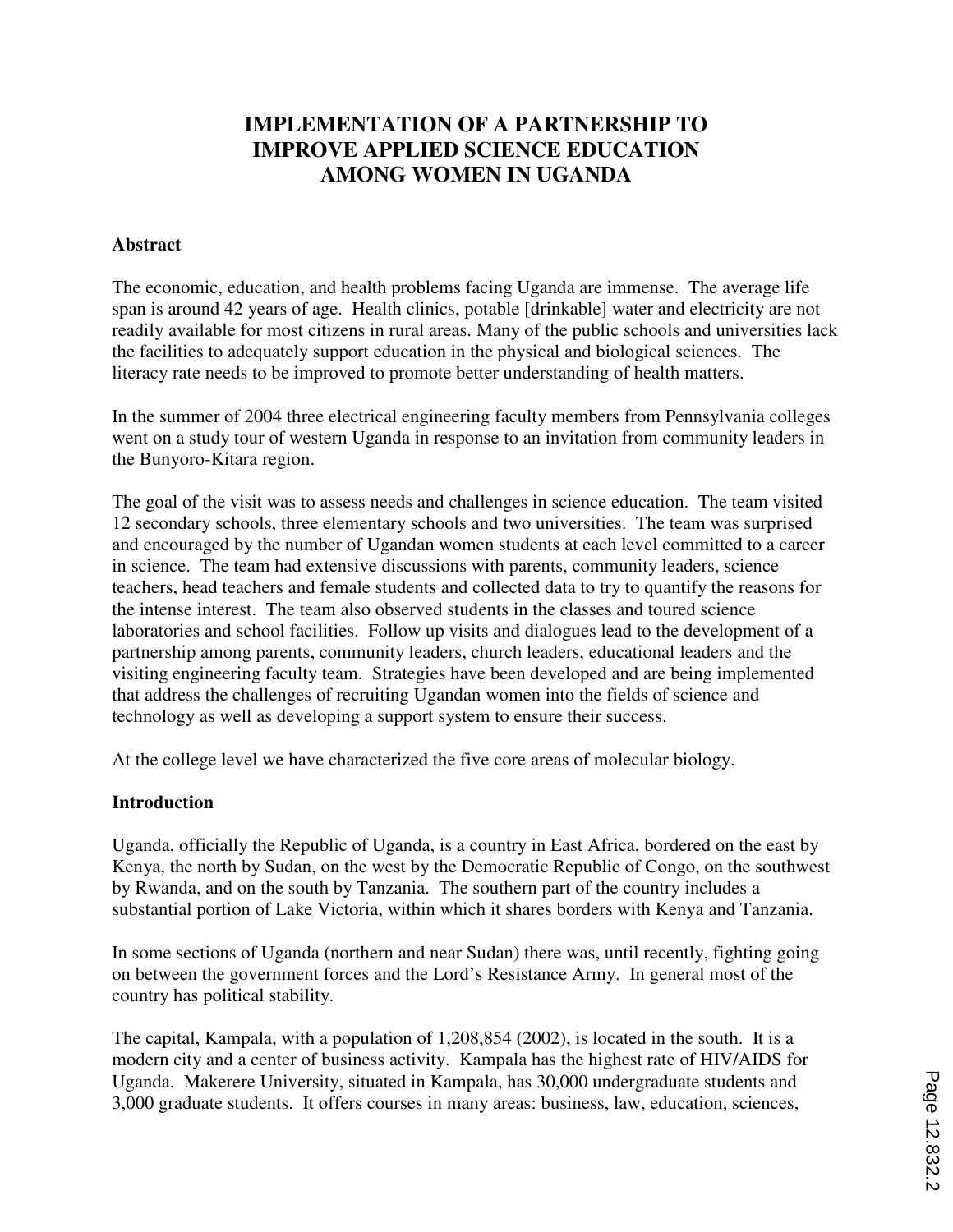engineering, medicine, dentistry, veterinary science, agriculture, forestry and natural conservation, social sciences, psychology, and computing and information technology. Some refer to it as *"The Harvard of Africa."* It was founded in 1922 as a technical school, and in 1963 became The University of East Africa.

However, Makerere University does not adequately serve the educational needs of rural Uganda.

Many of the graduates of Makerere chose not to return or settle in rural Uganda.

Unfortunately, like in many African countries, there is a "brain" drain in Uganda. Many professionals chose not to stay in Uganda. They migrate to other countries having a significantly higher standard of living and a "safer" environment.

More than 85%  $^1$  of Uganda's 28 million  $^2$  people live in rural areas where an estimated 43%  $^3$ (10.2 million people) do not have access to safe water.

However, the economic, education, and health problems facing Uganda are immense and are compounded by:

- 1) poor infrastructure to sustain life,
- 2) lack of resources and inadequate education to combat disease [average human life span being around 42 years],
- 3) lack of veterinary care for farm animals for much of rural Uganda,
- 4) inadequate supply of potable water,
- 5) lack of electrical power for villages, schools, hospitals, and clinics [problem with food preservation],
- 6) lack of waste handling and treatment facilities for most communities, and
- 7) lack of a manufacturing base to provide employment.

#### **General Needs**

There are many problems to deal with in building up the infrastructure of Uganda. Medical authorities and the World Health Organization (WHO) have stressed the need to provide safer water, and promote public awareness of health measures to stem the HIV/AIDS rampage. Education in the schools needs to better address public health issues. The literacy rate in the rural and poorer sections of Uganda needs to be raised to promote more effective communications in health matters.

There are major infrastructural needs that require the services of professionals, technicians, and highly skilled workers. Most importantly, funding sources are needed in order to acquire the services of skilled people and also needed equipment. The agricultural and manufacturing base needs to be expanded to provide goods for export and jobs to feed money back into improving the rural communities and addressing health issues.

Hospitals, schools, clinics, community government centers need support and trained personnel – many coming from the biological and technology sectors. Water supply systems require monitoring and maintenance. Transportation vehicles require maintenance. Electronic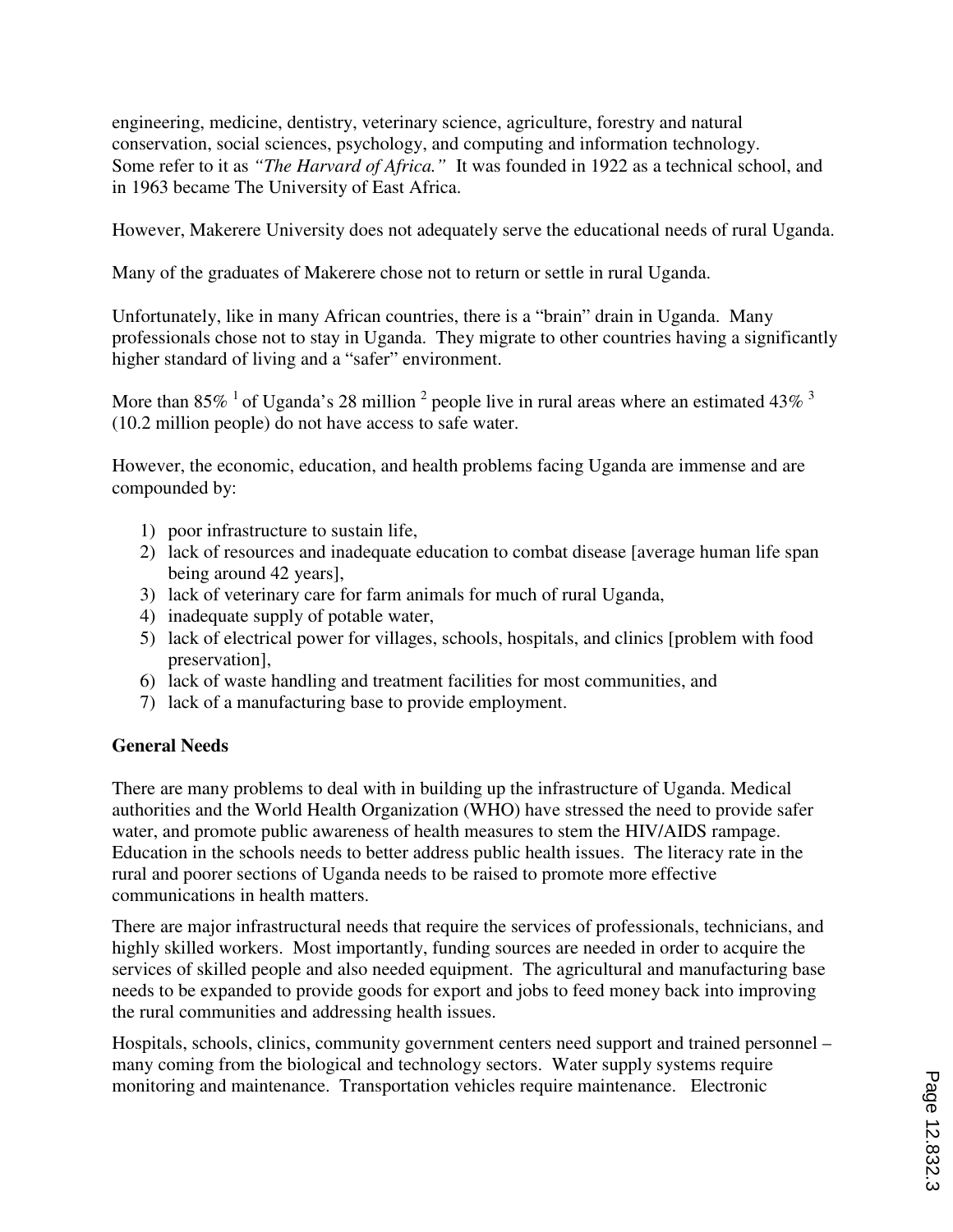instruments and computers require skilled service people. Electrical generators and battery systems require skilled workers to maintain them.

# **Rural Community Needs**

For some communities assistance is needed in dealing with waste problems. There are human and animal waste issues that require attention. Aluminum is so expensive to extract from minerals that recycling is essential. The rising prices of metals – copper for instance – has encouraged the criminal element to cannibalize equipment essential for community services. Jobs are needed to reduce criminal activities pursued by those just trying to survive.

As rural communities establish water supply systems, people trained in technology will be needed for their construction and maintenance. As populations in villages increase, technologists will be needed to deal with problems in waste handling and treatment.

Community libraries need to be established with Internet connectivity to facilitate informational retrieval.

Rural communities need services of those trained in technology to build up the infrastructure. As electrical distribution systems are extended to rural areas, there will be a need for technologists. There will be a need to have people trained in the technology of building and maintaining small power systems for schools, health clinics and public office buildings. As computer and Internet services are extended to schools and offices of local public officials, persons trained in the applied sciences will be needed.

### **Farming and Wild Animal Preserve Needs**

Farmers need assistance in raising crops and in the care and treatment of their animals. Persons trained in plant pathology and agricultural chemistry are needed. One has to be very concerned about the use and possible misuse of insecticides and pesticides.

There are three problems with wild animal preserves: diseases, poachers, and destruction of habitat by animal and man. Biologists are needed to help overcome some of the major problems.

### **Clinics and Health Care Needs**

Services at health clinics need to be expanded for those living in rural areas. Many communities need electrical power. Some health clinics and schools operate with inadequate or no electrical power. Many communities even lack the low-level power to operate computers and accommodate Internet connectivity. Health clinics stand to benefit from having Internet connectivity and computer printers.

### **College and School Needs**

Many of the public schools and colleges lack facilities to support education in the physical and biological sciences.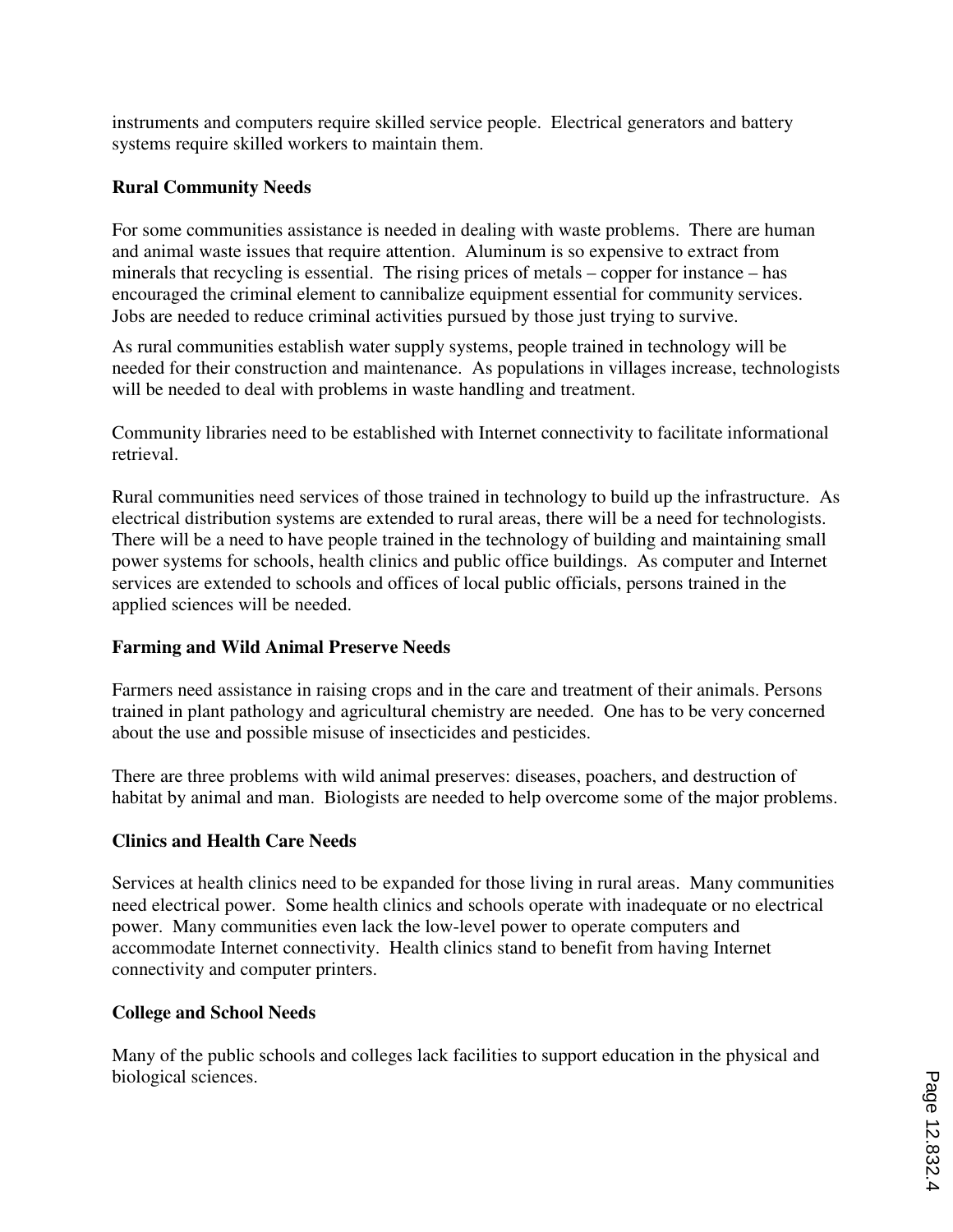There are three key tools for the study of elementary biology: an optical microscope, a camera, and statistics. To facilitate the use of statistics, a pocket calculator with scientific functions, a personal computer, and statistical software are preferred. For data gathering and field studies a digital camera is most useful. The appropriate companion for the digital camera is a PC with image processing software.

For high schools electrical power is needed for illumination of microscope subjects and for the operation of centrifuges. Solar panels and battery systems can provide the power for illumination in microscopy and the operation of computers. To provide the electrical power to operate centrifuges a small combustion generator would be needed. To support the education in biology useful experiments need to be identified that bear on the identification of organisms associated with water.

For many schools, microscopes, ultra-centrifuges, gel-electrophoresis units, histology reference slide kits, and digital cameras for field studies are needed for biology labs. Water analysis instruments for use in the field and in the laboratory are essential for biology. For cell biology chromatographic apparati are essential to support fractionation. The following chromatic apparati are needed: (a) partition (paper), (b) thin-layer, and (c) column.

Instruments are needed for use in chemistry to prepare materials and process samples. To promote laboratory safety, eye wash stations, chemical storage cabinets and exhaust hoods with utilities are needed. Stills are essential to generate laboratory grade water for use in both chemistry and biology.

Models and PC software are needed for geometry courses so students can better grasp threedimensional geometry for their pre-calculus courses. Software for displaying the composition of sine and cosine waves and studying wave motion is recommended for both trigonometry and physics. Equipment to demonstrate diffraction and interference of water and light waves needs to be acquired. Equipment for use by the physics and chemistry teachers in demonstrating emission and absorption spectroscopy is needed.

Instruments for measuring circuit parameters are needed for physics labs. A meter for measuring intensity of sound waves is needed.

# **Approach**

This paper has two themes: (1) major needs in infrastructure for Uganda have to be addressed and (2) both men and women with the appropriate education are needed to address those needs.

For Uganda, where we have had considerable experience, we argue that we must help build up its infrastructure so that the graduates of their schools and universities can go on to help their society.

Some might ask why one would give such strong emphasis to education in the biological sciences at an engineering education meeting. The answer is simply that the "handwriting was on the wall" back in 2001. Then, the National Institutes of Health (NIH) addressed crucial National needs in the news media. {NIH is an excellent source of funds to sponsor university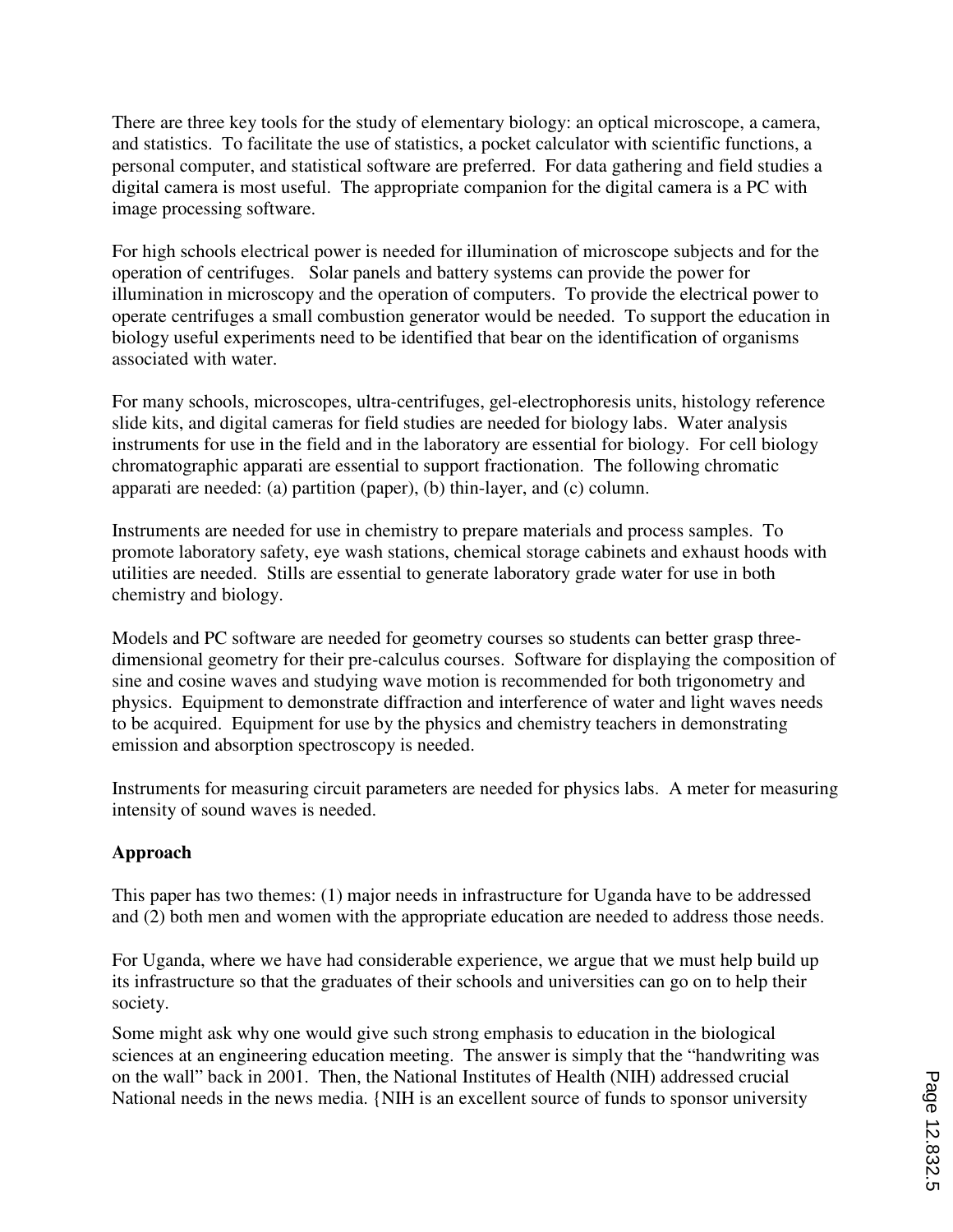research.} Data was published on graduate education. NIH provides information on core research areas that are directed at meeting important National needs. The data published in the newspapers indicated that the number of doctoral degrees granted declined in American universities in all areas but two - computer science and the biological sciences.

Just after 2001 a significant portion of the money to support research was coming from the computer and biological areas. Shortly thereafter, more engineering professors were submitting successful research proposals to private industries, foundations and government agencies to do work in the biological sciences.

At Carnegie Mellon University, a "tissue engineering center" was established. At Cornell University engineers have been working in the biological science areas. The same thing is happening at the Pennsylvania State University. Some of the University of Pittsburgh engineering faculty members are pursuing research relating to "regenerative medicine."

The funding crisis required a change in the mind-set of some engineers in academia. Simply put, they felt that they had to focus more of their reading in the molecular and life sciences.

## **Addressing Some of the Infrastructure Problems of Uganda**

The short-term solution for many health problems of rural Uganda has three components: The first (an engineering solution) is to provide a supply of safe water. The second (an educational solution) is to help the people learn the techniques necessary to 1) obtain and maintain the source of the safe water and 2) assure the safety of the water supply. The third (an educational one) is to strengthen the public health program by promoting better health practices among the public. To help achieve the third one Uganda needs to provide more applied science personnel in the biology area to interact with the general population.

The solution to the problem of building the infrastructure in rural areas in the non-health sector has two components:

- The first is to develop a sound plan (an engineering solution).
- The second is to obtain government approval and find financial funding (grants, community input, and government input).

To obtain the needed technical and labor personnel – engineers, technicians and skilled labor – one would select from the available pool (an educational matter). So the governmental sector must provide support for educating sufficient people with training in the various disciplines.

Many would contend that the "best" investment for the future is in the educational sector. They argue that Uganda must build up its infrastructure so that the graduates of their schools and colleges can go on to help Ugandan society.

To address the "brain" drain in the applied sciences and technology something has to be done and soon. Promoting the education of women to alleviate the "brain" drain has its merits. It is also important to do so for other reasons – fairness, equality, and equal opportunity.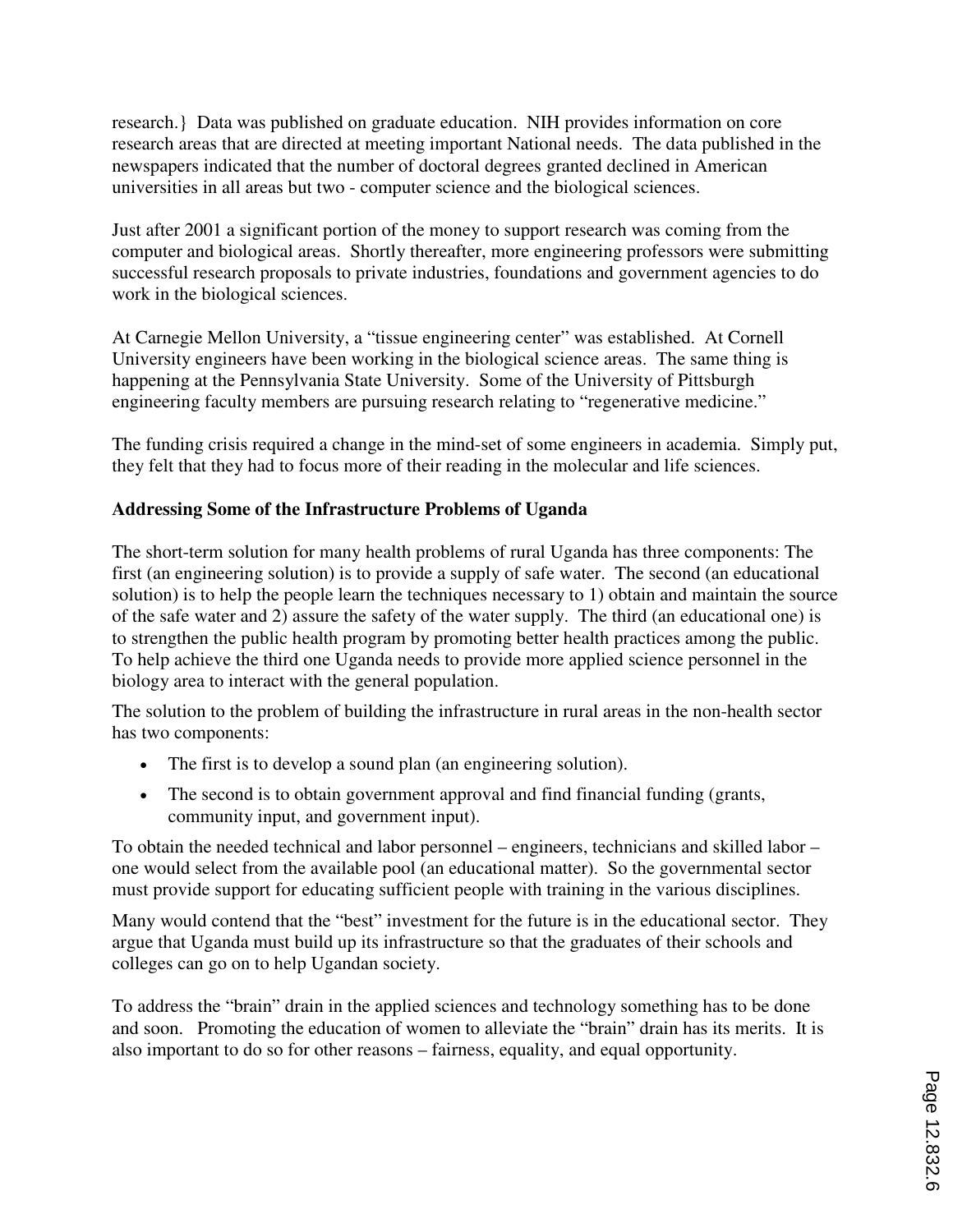Because of the low expectancy for life, low salaries for professionals, and shortages of jobs in Uganda, there is a desire to locate to a "safer" country where the standard of living is higher and opportunities are better. Some who graduate from colleges and universities in Uganda seek employment outside of Uganda. Some professionals from British Commonwealth Countries in Africa go first to the UK or Canada before moving on to a country having the desired standard of living.

Often professionals marry so that when the family migrates to a country of higher standard of living both become employed. "Brain" drain data is not available to the authors on the fraction of single males and single female professionals that immigrate to countries of higher standard of living. It is conjectured that the fraction is higher among the single males than among the single females.

Numerous colleges in Uganda are not oriented toward providing education in the sciences and technology – choosing instead to emphasis theology, business, and law. This creates problems in addressing issues in strengthening the country's infrastructure and combating disease affecting the life expectancy.

Developing countries must eventually address the interaction of "science, technology, and society." This involves both men and women in each of the three areas. There are important environmental, public health, and ecological issues that require participation of men and women. Children in the secondary schools need to become aware of the interaction of science, technology, and society.

For appropriate education in the sciences and technology, experimental matters need to be pursued so that the graduates acquire the needed practical skills. But laboratories are expensive to provide and require special expertise on the part of teachers. Some though argue that "virtual" labs can be substituted for the "real" thing. In human anatomy courses in some American medical schools the "virtual" approach is being used with justification since the cadavers being old do not give a meaningful or relevant experience. Some physics labs can be conducted with the use of "game physics." But there is much in the chemistry, biology, and medical arts that require interacting with the "real" thing.

Uganda will need a diversity of technicians trained in the applied sciences to address problems in rural areas. They will need two kinds – those oriented to work with scientists and those with engineers. Some of the scientists and engineers who direct the efforts of technicians will be women. With the current migration of Uganda's finest professionals to other countries, an effort is needed both in education and in making it attractive for Ugandan engineers and scientists to remain in Uganda.

Opportunities for public school teachers to upgrade their background in the biological, chemical, mathematical and physics areas are either not adequate or difficult to take advantage of because of the travel distance or lack of supporting funds.

In the high schools of Uganda for the study of classical biology, there is a need to have microscopes and centrifuges. Electrical power is needed for illumination of microscope subjects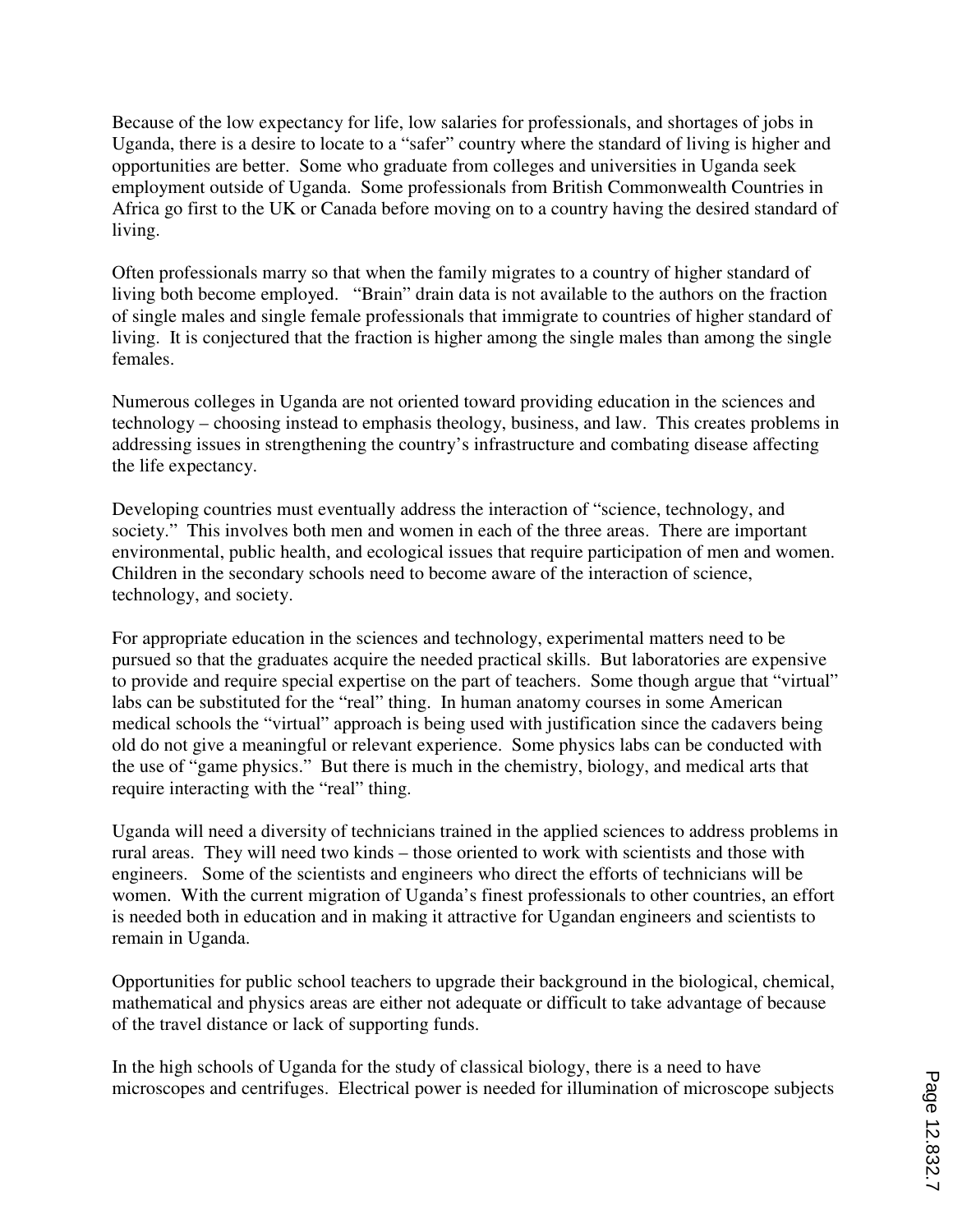and for the operation of centrifuges. Many high schools in Uganda lack electrical power to operate centrifuges. Solar panels and battery systems can provide the power for illumination in microscopy. Useful experiments in biology need to be identified that bear on organisms associated with water.

### **Rationale for Promoting Education in Molecular Biology**

Combating disease and the prevention of its spread relies to a great extent on the understanding of biology. All those in the medical, dental, and veterinary arts need an understanding of biology with a detailed knowledge of clinical microbiology for the study of bacteria and viruses and the basic elements of immunology. A useful source of information on immunology is the text by Benjamini et al <sup>4</sup>.

Those in biology understand that many diseases that humans acquire come from drinking "bad" water and from transmission by coming into contact with sick animals that just serve as carriers. In poorer densely populated countries, humans often co-exist with animals in their living quarters, thus influenzas are rapidly spread. Many people understand that some horrible diseases are passed from human to human without being transmitted sexually. As so many of us have learned from experience, certain diseases are easily transmitted though the air when a person is close to a sneezing or coughing sick person. Even hospital staff members take special precautions in dealing with persons who have a difficult infectious disease. Isolation, masks, gloves, etc are needed. With so much emphasis placed on travel by airplanes, infectious diseases [such as SARS] and epidemics become more serious problems. Airborne animals [birds and insects] can propagate infectious diseases.

Specialists from the USA, UK, France, and WHO trained in epidemiology have for decades been focusing attention on diseases in African countries. The epidemiologists are specialists in medicine that study the incidence and prevalence of diseases in large populations. They often focus on the source and causes of epidemics of infectious diseases. When there is an outbreak of a dangerous disease in Africa, teams of epidemiologists rush there.

The rampage of HIV/AIDS and hemorrhagic fevers underscores the need to educate both men and women in many areas, including the applied sciences and technology.

Uganda for the short haul has placed much attention on the letter approach  $5$  ["A, B, and C"] to combat HIV/AIDS and according to the WHO has been rather successful even in the absence of a vaccine.

However, for the long haul to combat disease, one might argue well that Uganda needs to add another letter, "D", to the letter approach. By the letter, "D", we imply Develop educational programs at the college level with the primary goal being to train more men and women in molecular biology.

The hope for the future of African countries is in applying the knowledge of molecular biology to combat disease. In many advanced countries, conventional medicine is already being augmented with molecular medicine. The promise of molecular medicine is that we will have a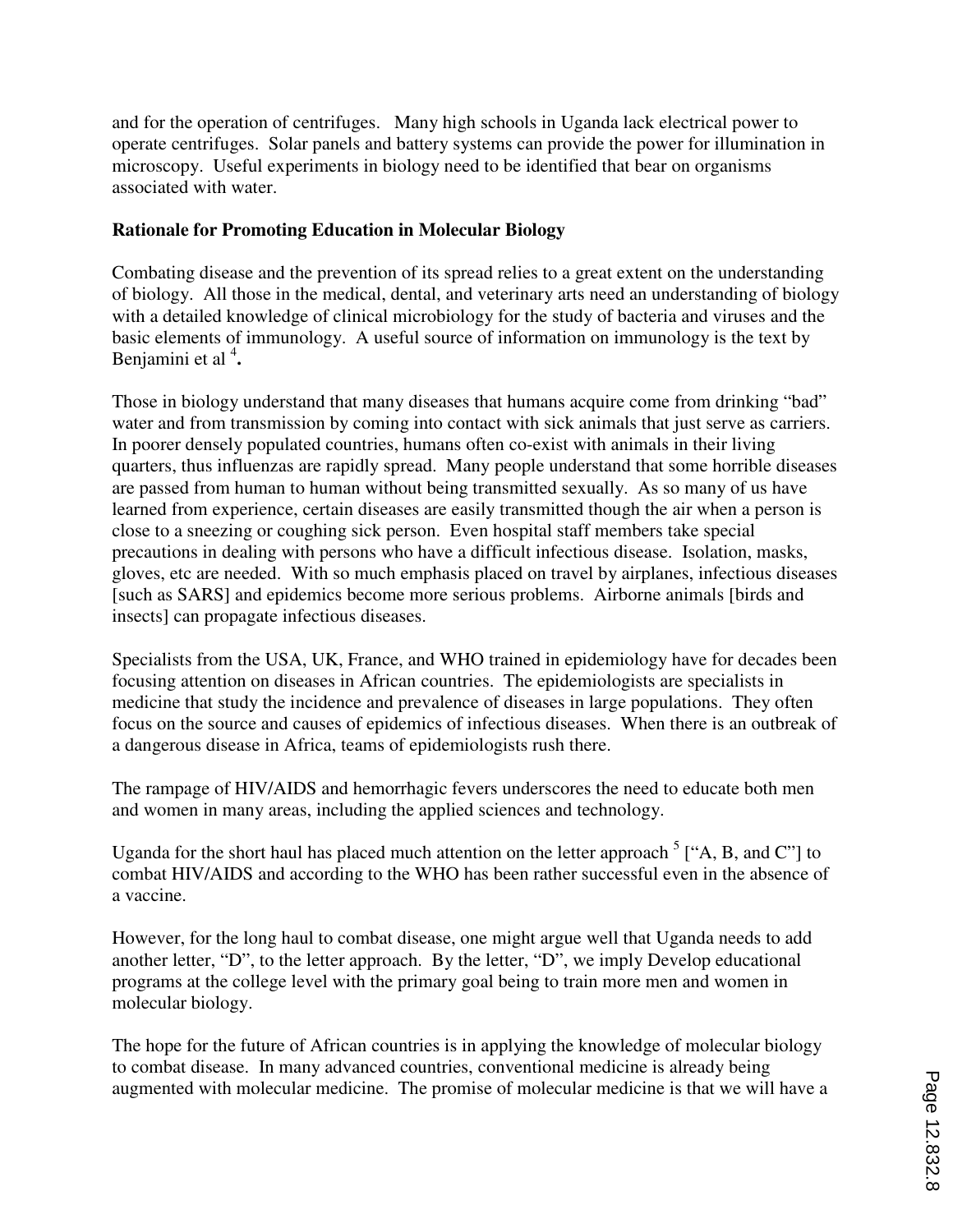better way to detect disease earlier, treat the patient less invasively, and understand disease and its progress more thoroughly. Promising advances are being made through regenerative medicine, stem cell research, and tissue engineering.

Molecular biologists have the need to understand much from classical biology, microbiology, human anatomy, physiology, immunology, and haematology in order to make progress in treating and controlling disease. An elementary account of haematology has been provided by two scientists<sup>6</sup> [Hughes-Jones and Wickramasinghe] from England. The problems of dealing with hemorrhagic fevers [arbovirus infections] and HIV/AIDS are no more challenging than in Africa. The fatality rate is extremely high among those contracting hemorrhagic fevers. Diseases are decimating the gorilla populations in Africa. HIV/AIDS has almost halved the life expectancy in many African countries.

Classical biology, prior to the 1950's required only a scant knowledge of chemistry, mathematics and physics. With the discovery of the structure of DNA which some claim is the most important molecule of life, research in biology started to undergo a transformation in Australia, Canada, Europe, India, Japan, the USA and in other countries.

With the exceptional foresight and backing of Charles de Gaulle in the late 1950's, the French started to aggressively support research in molecular biology. By 1965 Francois Jacob, Andre Lywoff, and Jacques Monod, received the Nobel Prize for their Operon Model, coming out of the study of E. Coli bacteria. Francois Jakob<sup>7</sup> has provided an account for the laity of the modern revolution in biology. His book, *Of Flies, Mice, and Men*, was translated into English by Giselle Weiss and published by Harvard Press.

Molecular biology is perhaps best characterized by identifying its five core areas: (1) biochemistry, (2) molecular cell biology, (3) molecular genetics, (4) biophysics, and (5) mathematical biology.

We cite examples of American and European textbooks for those interested in pursuing molecular biology further. For biochemistry we have the text by Mathews and Van Holde  $\frac{8}{5}$ , for molecular cell biology the text by Alberts et al<sup>9</sup>, for molecular genetics the text by Hartwell et al <sup>10</sup> [Nobel laureate], for biophysics the trio of texts – Glaser  $^{11}$ , Cotterill  $^{12}$ , and Sybesma  $^{13}$ , and for mathematical biology the elementary text by Yeargers et al  $^{14}$ .

The revolution in biology in the '50s underscored the importance of chemistry and other allied sciences in understanding biology. Three of the five core areas of molecular biology are steeped in biochemistry. Biophysics involves a significant amount of physical chemistry. Physical chemistry is calculus based.

What all this translates into is an action plan for the educational sector of Uganda.

That plan calls for the strengthening of the teaching of chemistry, mathematics and physics in the secondary schools in order to lay the basis for understanding biology and the subsequent combating of disease.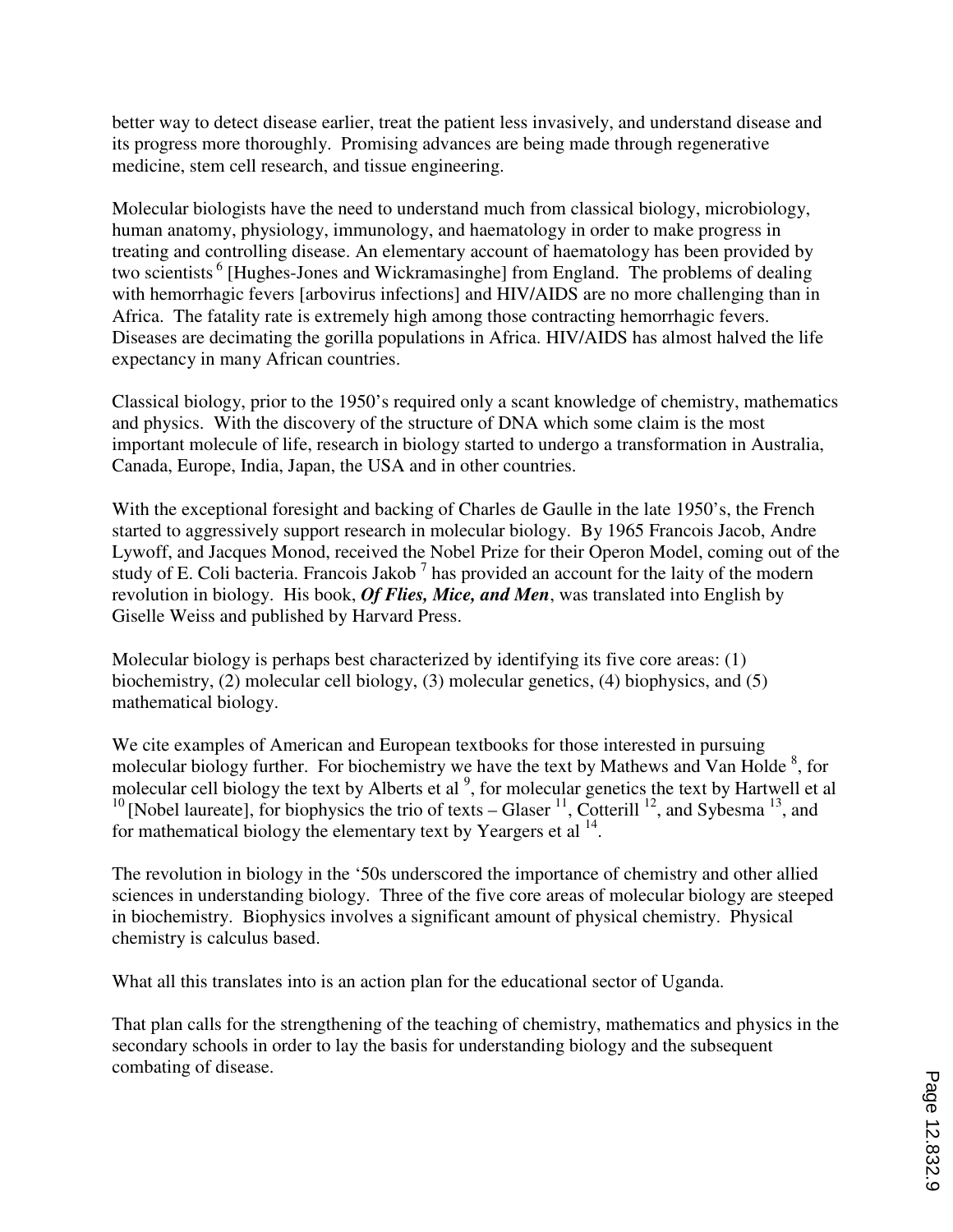### **Findings from Faculty Visits to Uganda**

In the summer of 2004, three electrical engineering faculty members from Pennsylvania went on a three-week study tour of rural northwestern Uganda in response to an invitation from community leaders in the Bunyoro-Kitara region<sup>15</sup>. The main objective of the tour was to observe first hand how science education was being accomplished in rural secondary schools. The faculty members were invited by the Church of Uganda Bishop whose Diocese shares part of the responsibility for operating the rural secondary schools in northwestern Uganda. The Diocese Education Director, under the direction of the Bishop, arranged the visits to the individual schools and participated in the study as an equal member of the study group. The team visited the science programs of 12 secondary schools. Prior to the trip the team drafted a series of questions to serve as a springboard for discussion with the headmaster, teachers, students, parents and community leaders.

The schools visited were approximately 50 km apart so about one-half of each day was spent traveling to the sites. On one day a secondary school teacher traveled with us; on another day, a church leader and parent traveled with us. Generally a visit began with a meeting with the school headmaster. The team was then introduced to the science teachers who showed the team the science facilities, lab equipment and text books and then introduced the team to the science students. A visit ended with a luncheon or dinner banquet prepared by school staff and parents.

In order to obtain a complete assessment of the needs and challenges in science education, the team also visited three elementary schools, two universities, several engineering based operations and other civic and church leaders in Uganda. The two universities visited were Makerere University and Uganda Christian University, both in or near Kampala. The team also visited with the committee responsible for developing a new rural university in northwestern Uganda to be named Bunyoro University for Development (BUD).

The study team was able to observe students and teachers in their classroom settings, tour science laboratories and school facilities and collect data that would be helpful in determining reasons for the significant lack of interest and lack of success in studying science among students, both male and female.

### **Key Findings of the Study Group Relative to Improving Engineering Education Among Ugandan Women**

1. **Parental and societal support** are crucial for the success of secondary education. The study group visited one school where the organization of parents raised the needed funds to purchase an electric generator so that the school would have its own electricity. Assisting in the financial aspects is a source of great burden for parents who provide a very significant portion of school finances owing to the government's lack of resources for investment in schools as well as their operation. The study group also visited another school that was connected to the Internet. The connection was made possible through collaboration of a parent's group that purchased the network ready computers and an NGO that provided the Internet service. The study group found that the schools where parental support was significant were the ones that had the greatest success of its graduates going on to advanced education.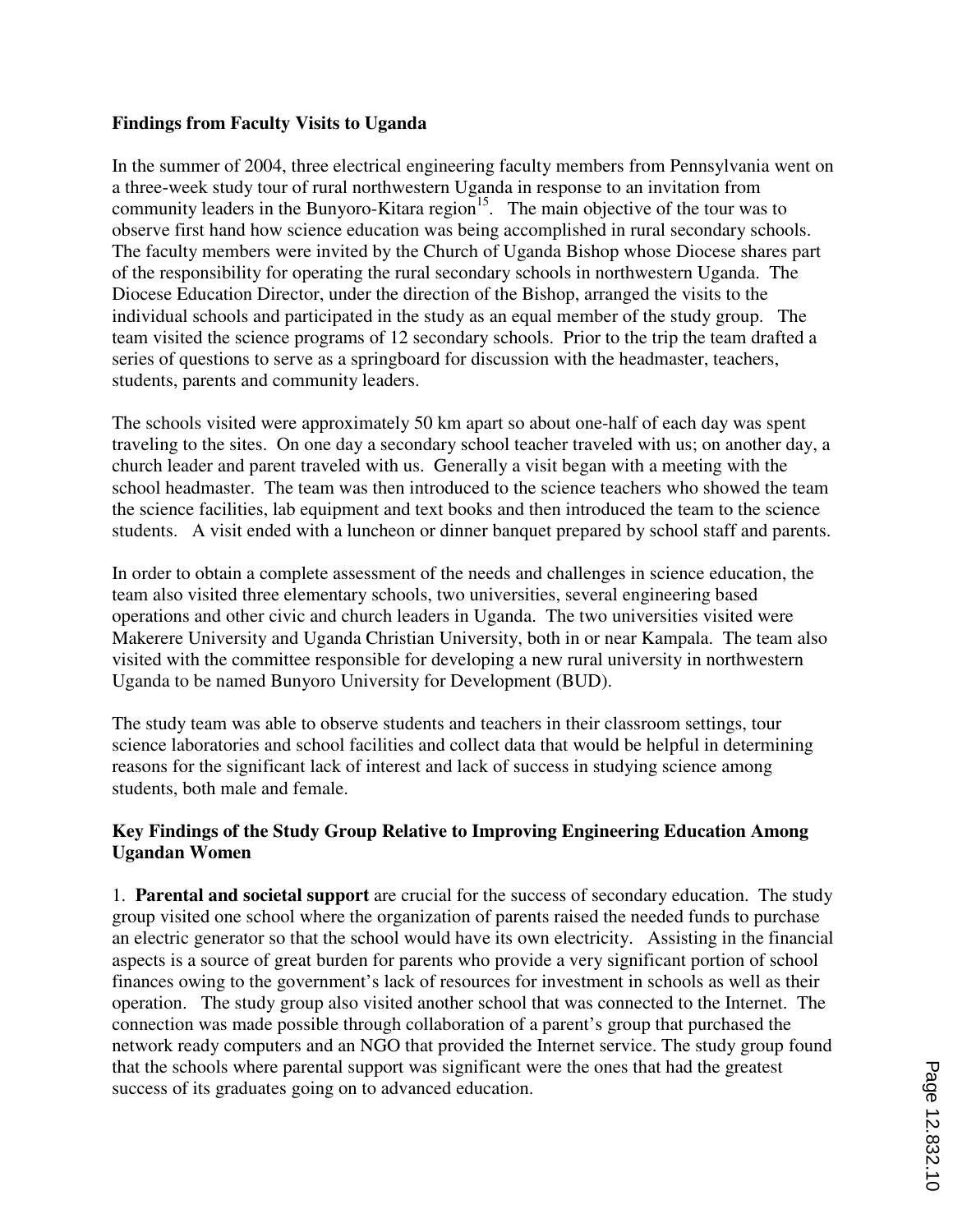2. **Parental and societal encouragement** are also crucial. Education is clearly viewed by some parents as the most probable avenue for empowerment and advancement. One of the students that the study group interviewed at the electrical engineering department at Makerere University was the daughter of an administrator at another university in Uganda. The student told of her aspiration to become the Minister of Science of Uganda. She was following the path trough electrical engineering at the encouragement of her father. The study group had the opportunity to meet her father on another occasion and it was obvious that he placed great emphasis on science education. Several other parents that we interviewed as well the Diocese Education Director told us that when they were secondary students, they wanted to pursue science education but could not because of lack of family encouragement as well as educational science resources.

3. **Universal primary education** adopted in January 1997 has increased access and retention of students at the elementary school level. Estimates are that the ratio is 47 % female to 53 % male. However, we found the representation of female learners in secondary science courses to be less than 20 % female. However, the study group was encouraged by the fact that the female students seemed to be holding their own and were doing well according to their teachers.

4. We met many **female role models**. Some of these women were technically trained and were functioning as managers of computer, farming and engineering operations. One was the manager of a rural solar and alternative energy educational center. One was the manager of a computer school and another was the manager of 50 workers at a newly developed coffee plantation (since 2000). The team had the opportunity to attend a university building dedication ceremony at which the President of Uganda acknowledged the presence and work of a research agriculturalist. The team also had the opportunity to observe a meeting of a regional HIV/AIDS working group which was made up of approximately 75 % women. However, it should be pointed out that all of the secondary science teachers, secondary school headmasters, and faculty in the technology programs at the universities that we visited were all men.

### **Strategies for Improving Secondary Science Education**

Since upgrading the quality of science education is essential for strengthening the abilities of African countries such as Uganda to wage war on disease, we have pursued the identification of educational resources.

The authors of this paper have been constructing a resource kit for use in helping to support biology education at both the secondary school and university levels. We have also devoted a significant portion of this effort to the allied science areas needed to support the study of molecular biology.

We mention only a few of the books of definite benefit to students and teachers in Uganda.

In the biology area we have identified two books for both secondary school and college students. One is a field guide, **Bacteria**, by Betsey Dexter Dyer <sup>16</sup> It can be conveniently used with an optical microscope.] Another is an excellent introduction to the microscope and photomicrography, *Photography through the Microscope*, by John Gustav Delly <sup>17</sup>, published by Eastman Kodak.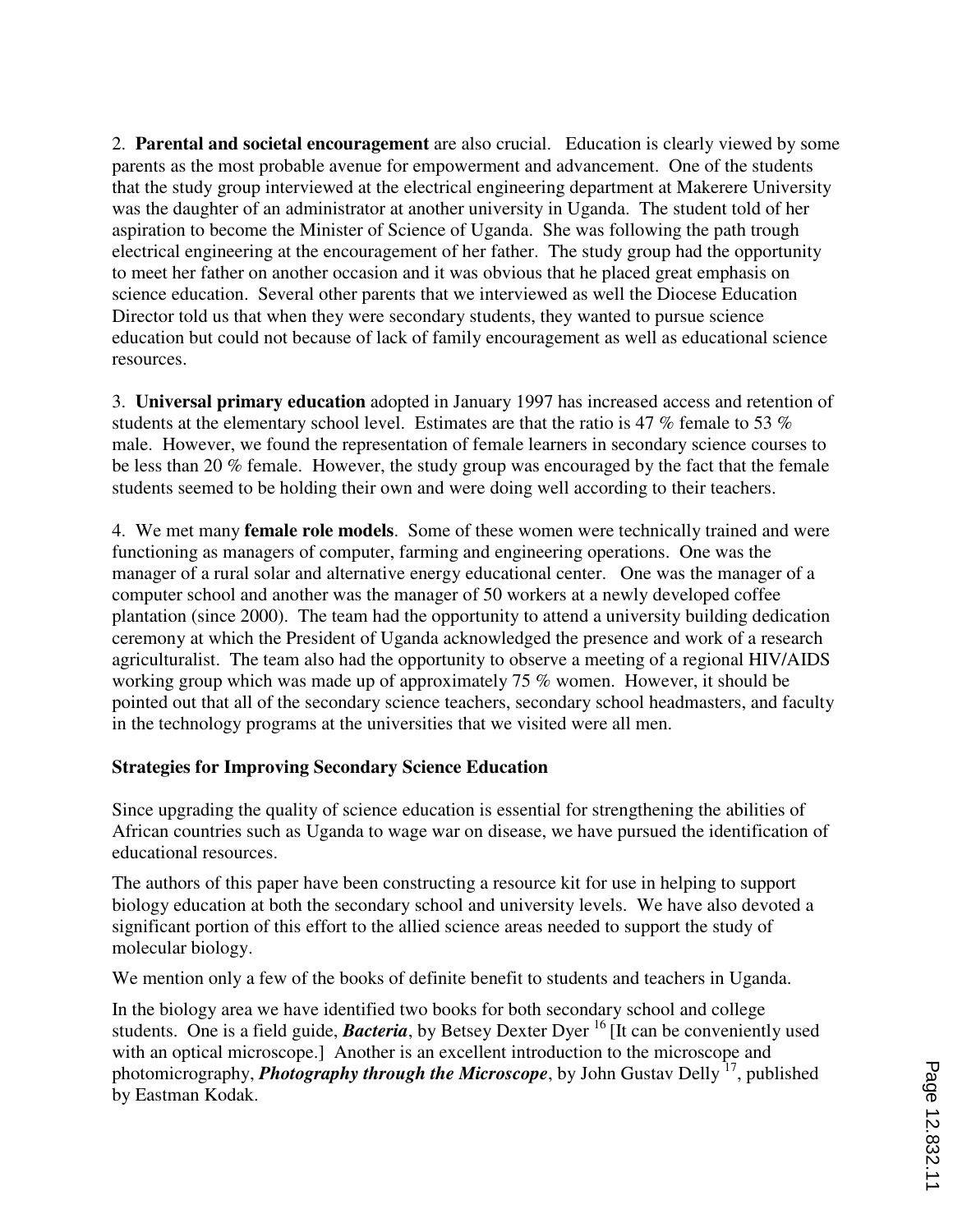In chemistry and physics, there is a most helpful book on subatomic particles written by a Nobel laureate, Steven Weinberg. When he was at Harvard, he had occasion to teach an elementary undergraduate course on science for liberal arts students. Out of that course came one of the clearest elementary books ever written on subatomic particles. It is entitled *The Discovery of*  Subatomic Particles, Revised Edition<sup>18</sup>.

Those who pursue water supply, treatment, and distribution need an understanding of several disciplines in both the science and technology areas. An excellent introduction to the study of water for human consumption has been provided by Julie Stauffer, a Canadian biologist, in her book for the lay person "*The Water You Drink*" <sup>19</sup>. A most important step in the treatment of surface water is that of disinfection. One must render inactive or kill all the pathogens in the water – bacteria, amebic cysts, algae, spores, and viruses. A residual disinfectant is also needed to prevent recontamination. As noted by Ms. Stauffer on page 36, "Unfortunately, no single disinfectant meets all these requirements, and choosing the most appropriate one means making trade-offs." She goes on to say, "The most commonly used disinfectants are chlorine, chloramines, chlorine dioxide, ozone and ultraviolet irradiation." Some of these are extremely toxic materials and require special safety procedures and highly trained personnel.

The team is also investigating funding opportunities to provide the necessary lab equipment and text books in order to make the improvement in secondary science education possible. Smaller lab equipment and some textbooks have been acquired but the need for microscopes, other lab equipment and funding for teacher continuing education are still critical things.

### **Strategy for Promoting Women's Participation in Engineering and Scientific and Technological Education**

We plan to work in partnership with the three organizations in Uganda that have recognized the needs and are actively addressing the problems. We hope to develop a coalition to pull the resources of each organization together for the betterment of Uganda in general and for young ladies and women in particular.

First, we plan to work with the Church of Uganda Bunyoro-Kitara Diocese who originally requested our help. The church is extremely influential and offers several programs where we can effectively encourage parental participation and encouragement and encourage women to participate in engineering. One such program is their "water well drilling program". Engineers from the US have developed a technique based on older technology whereby a water well can be drilled for \$500 $^{20}$ . Ten wells have been drilled by the Ugandans working with the engineers. There were unique problems that occurred during the drillings that required engineering solutions. Men and women will be encouraged to work together to drill the wells and to study the biology necessary to treat the water when necessary and to evaluate the quality of water. Another program is the "coffee plantation program." Fifteen acres were developed in 2000 by a partnership of US business people and the Church of Uganda. The coffee plants are now producing beans and are marketed successfully. The coffee plantation can serve as a laboratory where both men and women can study the agricultural engineering and business skills necessary to develop the land as well as learn the skills necessary to market the crop.

In order to recruit women into engineering, we plan to work with two organizations in Uganda that have experience in this area. The Association of Women Engineers, Technicians and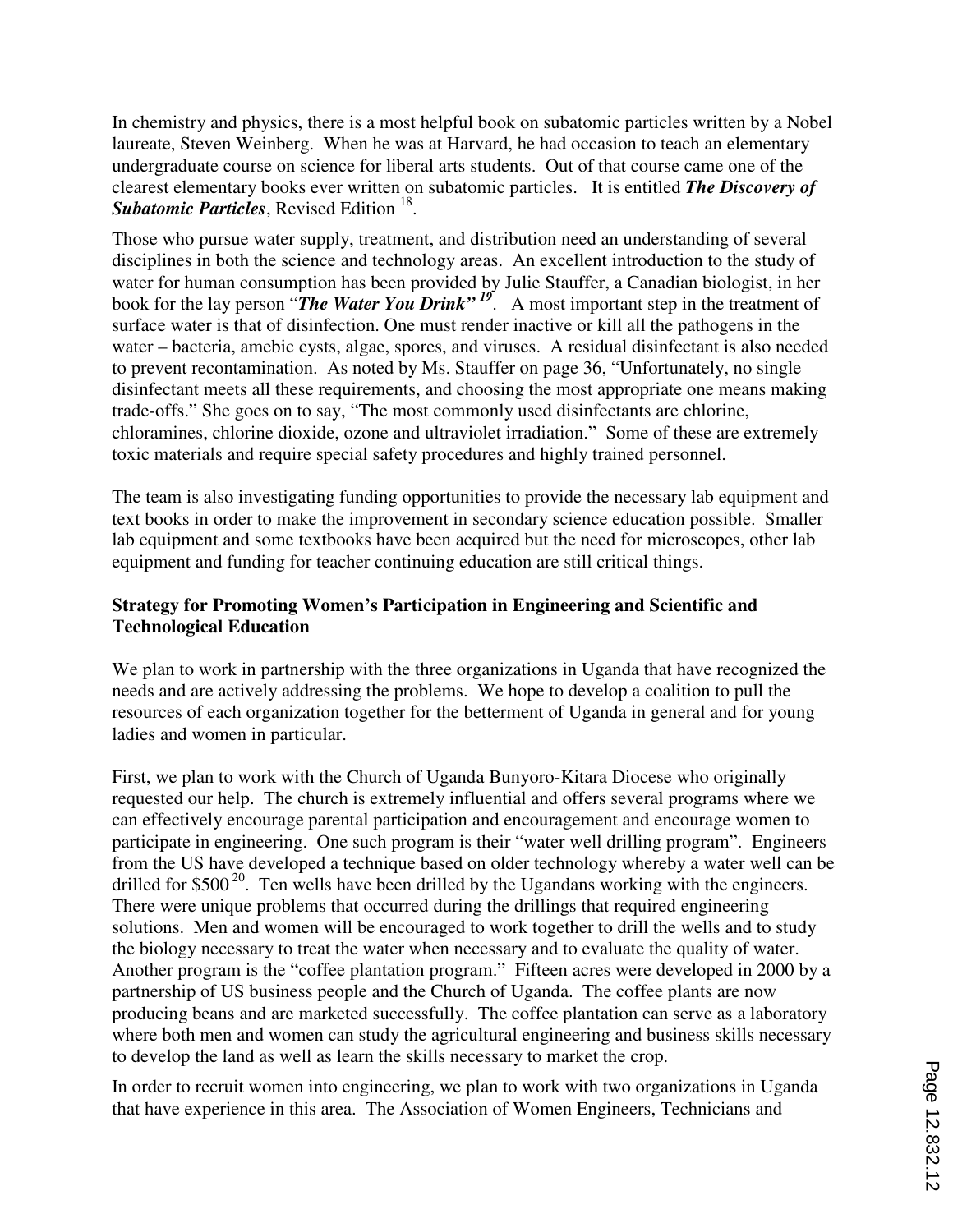Scientists in Uganda (WETSU) have as its mission: To promote women's participation in engineering, scientific and technological education and work so as to enhance development and uplift the status of women. A second organization that we plan to work with is the Forum for African women Educationalist-Uganda (FAWE-Uganda). FAWE's mission is to work, together with its partners, to create positive societal attitudes, policies and practices that promote equality for young ladies in terms of access, retention, performance and education quality through influencing the transformation of educational systems in Africa. The Church of Uganda offers programs where large numbers of children are gathered together on a regular basis. One such program that they sponsor is a Saturday morning meeting of primary and secondary age boys and girls. Several hundred children attend these once a week meetings primarily to watch DVD videos that are projected on a big screen. We hope to provide an opportunity for representatives from WETSU and FAWE to talk to the children and discuss case studies as well as distribute their brochures.

## **Conclusion**

It can be argued that the best investment for the future is in the educational sector. African countries, such as Uganda, must build up their infrastructure so that the graduates of their schools and colleges can go on to help their country's society. Providing trained Ugandans who will strengthen their country's infrastructure and promoting the education of men and women in the sciences, the applied sciences, and technology merit strengthening.

Many efforts had been made in the past to promote education of men in many fields. We need to encourage more women to pursue the study of science, applied sciences, and technology.

We have identified measures that should be taken in Uganda to promote the education of women in the sciences and engineering and organizations that are now helping the education of women.

For the long haul to combat disease, one might argue well that Uganda needs to add another letter, "D", to the letter approach – Develop educational programs at the college level whose goal is to train more men and women in molecular biology.

Out of convenience and taking country stability issues into consideration, we have chosen to first concentrate on Ugandan rural secondary schools. We have already made significant progress in constructing a resource kit to promote the strengthening of biology education.

Some of the graduates of the rural Ugandan secondary schools will continue their education in engineering, the sciences, and the medical arts.

For engineering graduates of colleges, there will be economic opportunities in both the private and government sectors. Students with technology degrees generally find more private employment opportunities than those from the pure sciences.

For those biology graduates of colleges who want to enter the work force, there must be immediate economic opportunities. Some of these science and technology related jobs should come from the government sector in areas of public health and community development. Some will come from private firms that provide consulting and community services.

If meaningful job opportunities for the biology graduates are not created within Uganda, the graduates will seek employment in other countries, contributing further to the "brain" drain.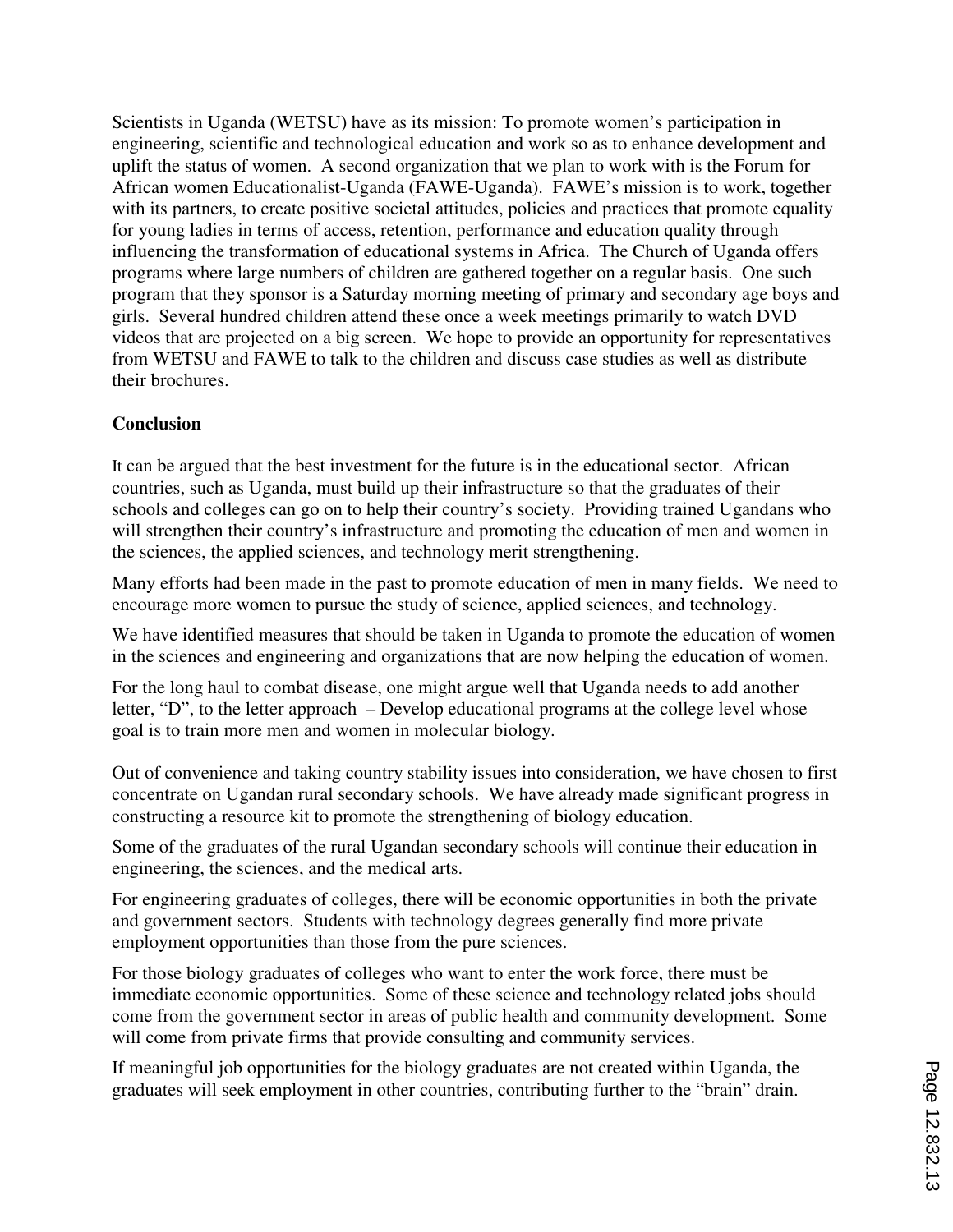Thus, the development of the educational program in biology at the college level must be done with the government's participation.

#### **Bibliography**

- (1) *United Nations Population Division, World Urbanization Projects: The 2001 Revision*: 55.
- (2) The World Factbook compiled by the Central Intelligence Agency of the United States [Online] Available http://www.cia.gov/cia/publications/factbook/geos/ug.html, 2006 Edition.
- (3) *African Development Fund, Appraisal Report: Rural Water Supply and Sanitation Program, Uganda,* March 2005: 11
- (4) Benjamini, Eli; Coicio, Richard; Sunshine, Geoffrey, *Immunology A Short Course*, 4th Edition, Wiley-Liss, 2000, pp. 498, {ISBN 0-471-34890-2}
- (5) Cohen, Susan*, Beyond Slogans: Lessons From Uganda's Experience With ABC and HIV/AIDS,* The Guttmacher Report on Public Policy, December 2003, Volume 6, Number 5
- (6) Hughes-Jones, N. C. and Wickramasinghe, S. N., Haematology,  $\{\text{in Lecture Notes Series}\}\$ ,  $6^{\text{th}}$  Edition, Blackwell Science, 1970, pp. 277, {ISBN: 0-632-04039-4}
- (7) Jakob, Francois, *Of Flies, Mice, and Men*, (translated French into English by Giselle Weiss), Harvard University Press, 1998, pp.158, {ISBN: 0-674-63111-0}
- (8) Mathews, Christopher K. and Van Holde, K. E. , *Biochemistry*, Second Edition, Benjamin/Cummings Publishing Co., 1996, pp 1159, {ISBN: 0-8053-3931-0}
- (9) Alberts, Bruce; Bray, Dennis; Lewis, Julian; Raff, Martin; Roberts, Keith; and Watson, James. D., *Molecular Biology of the Cell,* third Edition, Garland Publishing Co., 1994, {ISBN: 0-8153-1619-4}
- (10) Hartwell, Leland; Hood, Leroy; Goldberg, Michael L.; Reynolds, Ann; Silver, Lee M.; and Veres, Ruth C., *Genetics: From Genes to Genomes*, Mc-Graw-Hill Science, 3rd Edition, 2006, pp.827, {ISBN: 10: 0073227382 and 13: 978-0073227382}
- (11) Glaser, Roland, *Biophysics*, Springer Verlag, 2000, pp. 361, {ISBN: 03-540-67088-2}
- (12) Cotterill, Rodney, *Biophysics An Introduction,* John Wiley, 2002, pp.395, {ISBN: 0-471-48538-1}
- (13) Sybesma, Christiaan, *Biophysics An Introduction*, Kluwer Academic Publishers, 1989, pp 320, {ISBN: 0- 7923- 0029-7}
- (14) Yeargers, Edward K; Shonkwiler, Ronald W. and Herod, James V., *An Introduction to the Mathematics of Biology: with Computer Algebra Models*, Birkhauser, 1996, pp.417, {ISBN: 3-7643-3809-1}
- (15) Idowu, Peter; Duda, Frank; Lauffer, Douglas, "A proposal for partnership with Makerere University towards addressing fading interest in science education in rural western Uganda" *ASEE Annual Conference and Exposition, Conference Proceedings*, *2005 ASEE Annual Conference and Exposition, Conference Proceedings*, 2005, p 11871-11879
- (16) Dyer, Betsey Dexter, *Bacteria*, New York, NY, Cornell University Press, 2003
- (17) Delly, John Gustav, *Photography through the Microscope*, Ninth Edition, Eastman Kodak, 1998, 104
- (18) Weinberg, Steven, *The Discovery of Subatomic Particles*, Revised Edition, Cambridge University Press, 2003, pp206, {ISBN 0-521-82351-X}
- (19) Stauffer, Julie, *The Water You Drink Safe or Suspect*, New Society Publishers, Canada, 2004, 152 pages, {ISBN:0865714975}.